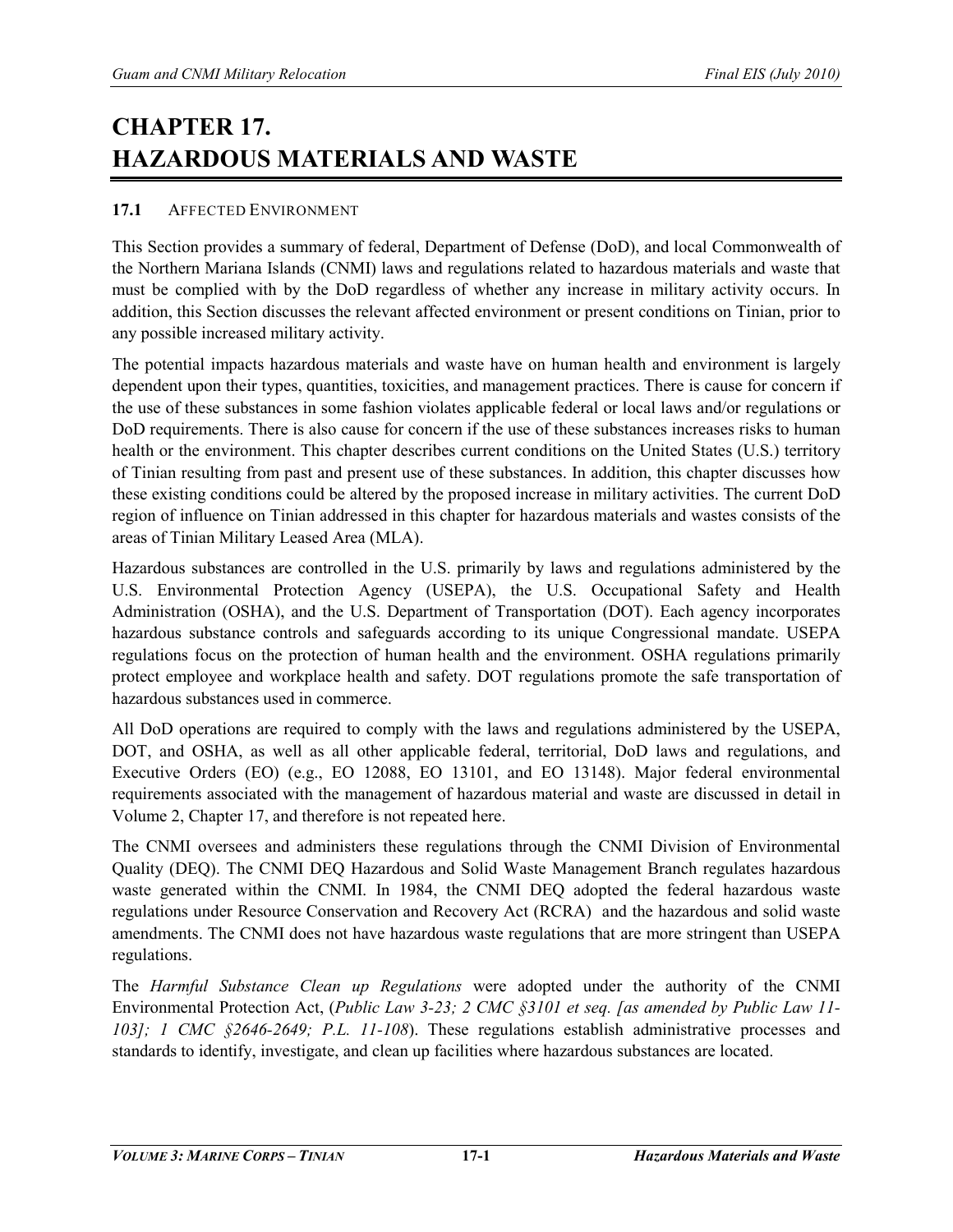The CNMI DEQ's Toxic Waste Management branch protects human health and the environment through the enforcement and ongoing inspections of hazardous waste and emergency response. The CNMI DEQ regulates hazardous and toxic materials through Title 65 DEQ §65-50, *Hazardous Waste Management Regulations*.

The Oil Pollution Act preserves local authority to establish regulations governing oil spill prevention and responses. Statutory petroleum, oil, and lubricants (POL) management authority for the CNMI is the CNMI DEQ Above & Underground Storage Tank and Pesticide Management (AUPM) Branch. The AUPM is responsible for regulating storage tank spill prevention, control, and countermeasures (SPCCs) as well as used oil and pesticides.

The AUPM branch regulates these activities based upon the CNMI DEQ's memorandum of understanding (MOU) with USEPA Region 9. The MOU establishes that the CNMI DEQ will take the lead when conducting and Enforcing Facility Response Plan/Spill Prevention, Control and Countermeasure (SPCC) requirements and specifies that the CNMI DEQ report their findings and recommendations quarterly to the USEPA.

All DoD operations on Tinian are required to comply with the CNMI DEQ as well as applicable federal and DoD laws and regulations.

# **17.1.1 Definition of Resource**

The Defense Reutilization and Marketing Office (DRMO) arranges for the cataloging, storing, shipping, and disposal of hazardous substances generated from military activities in the CNMI. The DRMO maintains hazardous substance documentation and contracts with licensed contractors for the disposal of these substances at permitted facilities in accordance with all applicable federal, local, and DoD laws and regulations.

# 17.1.1.1 Hazardous Materials Management

# DoD Hazardous Materials Management

The DoD has various guidance documents and policy that establish specific requirements for the minimization, recycling, storage, use, handling, and disposal of hazardous materials. This guidance and policy is described in Volume 2, Chapter 17, and therefore is not repeated here.

All applicable guidance and policy must be complied with for all DoD operations within the CNMI.

# CNMI Hazardous Materials Management

The CNMI DEQ's AUPM branch protects human health and the environment by preventing the release of hazardous substances through enforcement of local and federal environmental laws and regulations.

This branch is responsible for permitting, inspecting, and monitoring storage tank installation and operation. AUPM is also responsible for the authorization of onsite commercial oil operations, including storage, and disposal of used oil through the use of an approved used oil burner unit and disposal at permitted facilities. In addition, the AUPM regulates the importation, sale, distribution, and application of pesticides in the CNMI.

#### 17.1.1.2 Toxic Substances Management

#### DoD Toxic Substances Management

Toxic substances that may be present relative to DoD operations on Tinian include: asbestos containing materials (ACM), lead-based paint (LBP), polychlorinated biphenyls (PCB), and radon. LBP and PCBs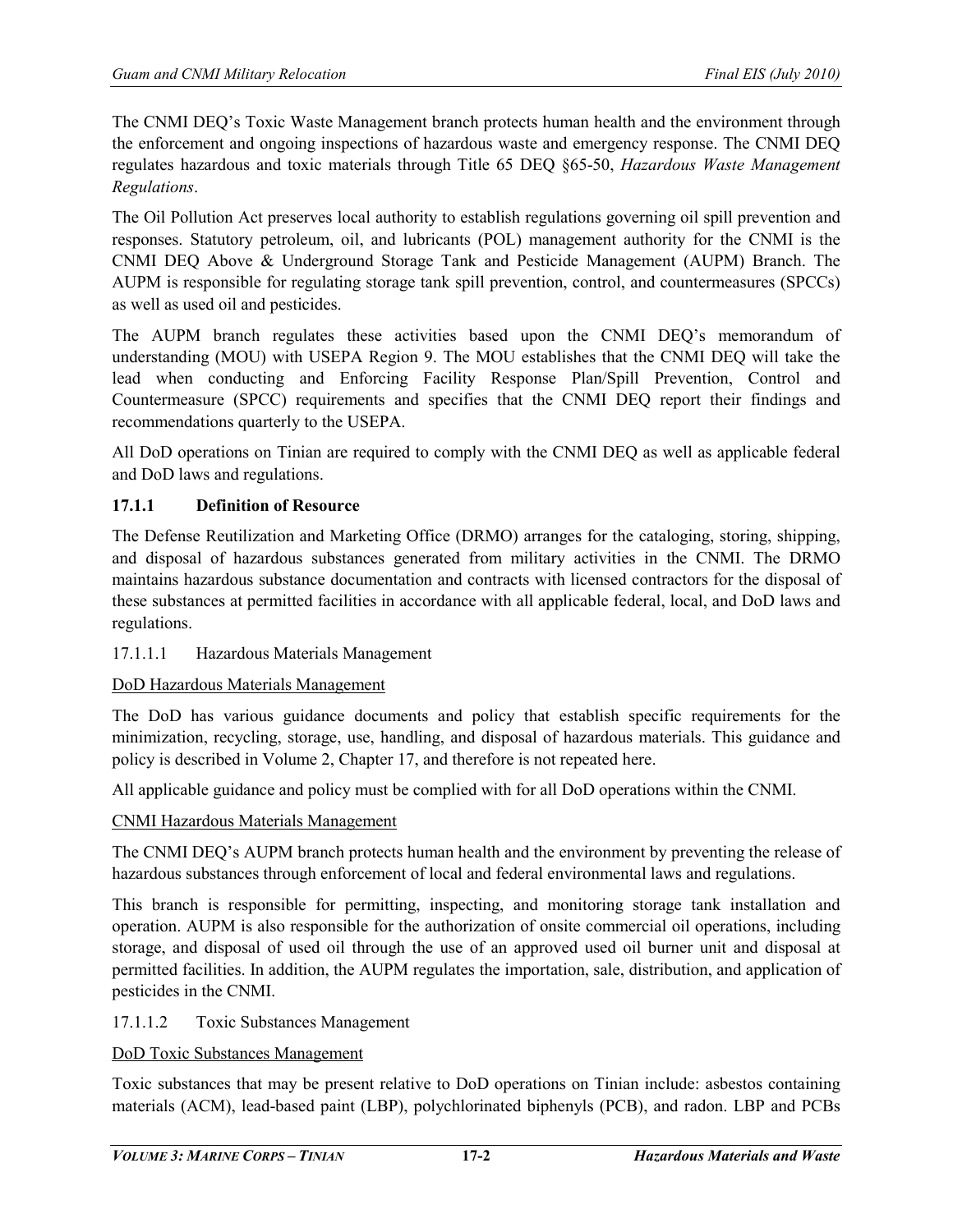originating in the CNMI are first transported to Guam, then off Guam by licensed disposal contractors for subsequent disposal at permitted facilities in accordance with federal, state, and local laws and regulations. ACM is disposed of at federal facilities located on Guam. Volume 2, Chapter 17 discusses DoD management practices relative to ACM, LBP, PCBs, and radon and is therefore not repeated here.

#### CNMI Toxic Substances Management

The CNMI DEQ Toxic Waste Management branch is responsible for implementing regulations for ACM, LBP, PCBs, and radon control and abatement for Tinian. DoD operations must comply with applicable local, federal and DoD laws and regulations (CNMI DEQ 2008).

#### 17.1.1.3 Hazardous Waste Generation and Disposal

#### DoD Hazardous Waste Management

Volume 2, Chapter 17 describes various hazardous waste minimization, recycling, and use-reduction practices implemented by all DoD operations. In general, most hazardous waste generation on Tinian would take place as a result of DoD training exercises. Once hazardous waste is generated, it is transported to Guam in accordance with DOT regulations to DRMO facilities. Once on Guam, the DRMO arranges for the subsequent transfer and disposal of the hazardous waste off-island at licensed hazardous waste facilities.

For example, occasionally, small amounts of used oil are collected from these Tinian military training exercises as a result of vehicle repair or other circumstances. Once received on Guam, this oil is tested for hazardous characteristics to determine whether it should be classified and handled as hazardous waste. In addition, lithium batteries are used to power most field equipment. These batteries are generally returned to the U.S. mainland for recycling. If these batteries are not recycled, then they are classified and handled as hazardous waste and are disposed of as appropriate at permitted facilities off-island.

#### CNMI Hazardous Waste Management

Tinian-based activities generate hazardous waste from a multitude of waste streams. The CNMI DEQ imposes regulations to control the generation and disposal of hazardous waste. The CNMI DEQ's Toxic Waste Management branch protects human health and the environment through the enforcement and ongoing inspections of hazardous waste. The CNMI DEQ Toxic Waste Management branch is responsible for regulating businesses that engage or manage hazardous wastes (e.g., auto/heavy equipment shops, dry cleaning shops, print or photo shops) and responds to oil/chemical spills on land or water. DoD operations on Tinian must comply with applicable local, federal and DoD laws and regulations.

#### 17.1.1.4 Contaminated Sites

# Applicable DoD Hazardous Waste Sites

Past DoD activities have resulted in the presence of hazardous substance contamination and/or munitions and explosives of concern (MEC). In response, the USEPA, DoD, and the CNMI have established mitigation and cleanup activities under a variety of cleanup programs. These programs are described in Volume 2, Chapter 17. Table 17.1-1 lists DoD hazardous waste sites (GMP, Inc. 1997) on Tinian that are near or within the proposed expanded training operation footprints (Figure 17.2-1).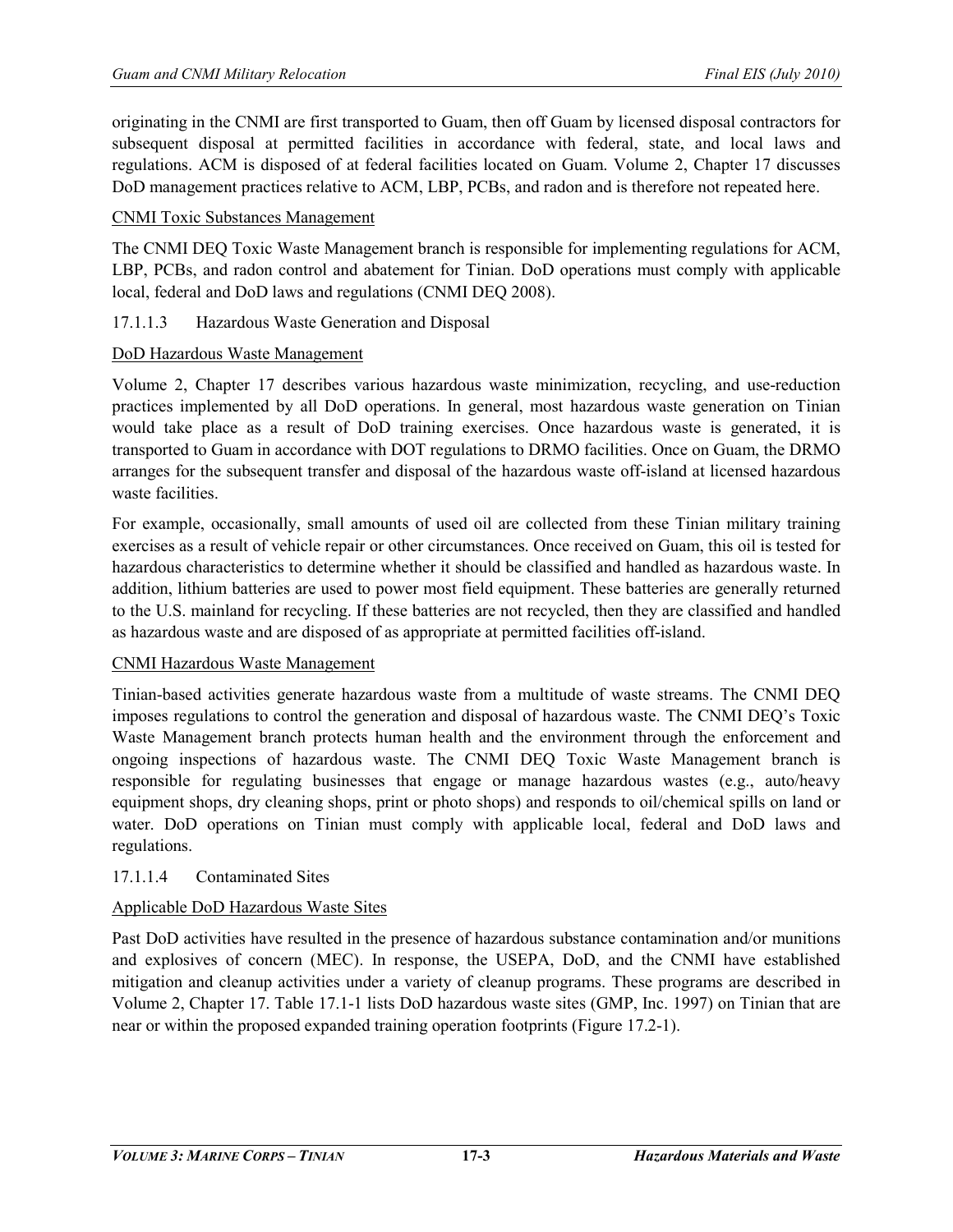| <b>Site</b> | Description/Materials Disposed                                                                                  | <b>Status</b>                                                                                                                                                                                                                                                                |
|-------------|-----------------------------------------------------------------------------------------------------------------|------------------------------------------------------------------------------------------------------------------------------------------------------------------------------------------------------------------------------------------------------------------------------|
| Tinian      |                                                                                                                 |                                                                                                                                                                                                                                                                              |
| Site $L-4$  | This site contains possible post -WWII era<br>POL products.                                                     | According to the Tinian Environmental<br>Baseline Survey (GMP, Inc. 1997) this was<br>assigned a Category 3 status (areas where<br>storage or release of hazardous substances<br>has occurred, but at concentrations that do<br>not require a removal or remedial response). |
| Site L-7    | This site consists of $WWII - era$ service<br>aprons and engineering areas containing<br>possible POL products. | According to the Tinian Environmental<br>Baseline Survey (GMP, Inc. 1997) this was<br>assigned a Category 3 status (areas where<br>storage or release of hazardous substances<br>has occurred, but at concentrations that do<br>not require a removal or remedial response). |
| Site $L-12$ | This site consists of WWII – era scrap metal<br>dump site containing possible POL products<br>and MEC.          | According to the Tinian Environmental<br>Baseline Survey (GMP, Inc. 1997) this was<br>assigned a Category 5 status (areas where<br>storage or release has occurred where<br>removal or remedial actions has occurred).                                                       |

#### **Table 17.1-1. Applicable DoD Hazardous Waste Sites on Tinian**

#### CNMI DEQ Brownfields Program

Under the Brownfields Program, several projects have been set up to meet the program's requirements. These projects include: the development of environmental screening levels project, Brownfields site survey and inventory project, and Brownfields inventory database. If a Brownfields site is known or suspected to contain MEC, development of that site may be prohibited or may proceed only with extreme caution and with the proper safety measures in place.

The CNMI DEQ uses environmental screening levels to assist in identifying and prioritizing heavily contaminated sites. The environmental screening levels have been established for chemicals commonly found in soil and groundwater where releases of hazardous substances have occurred.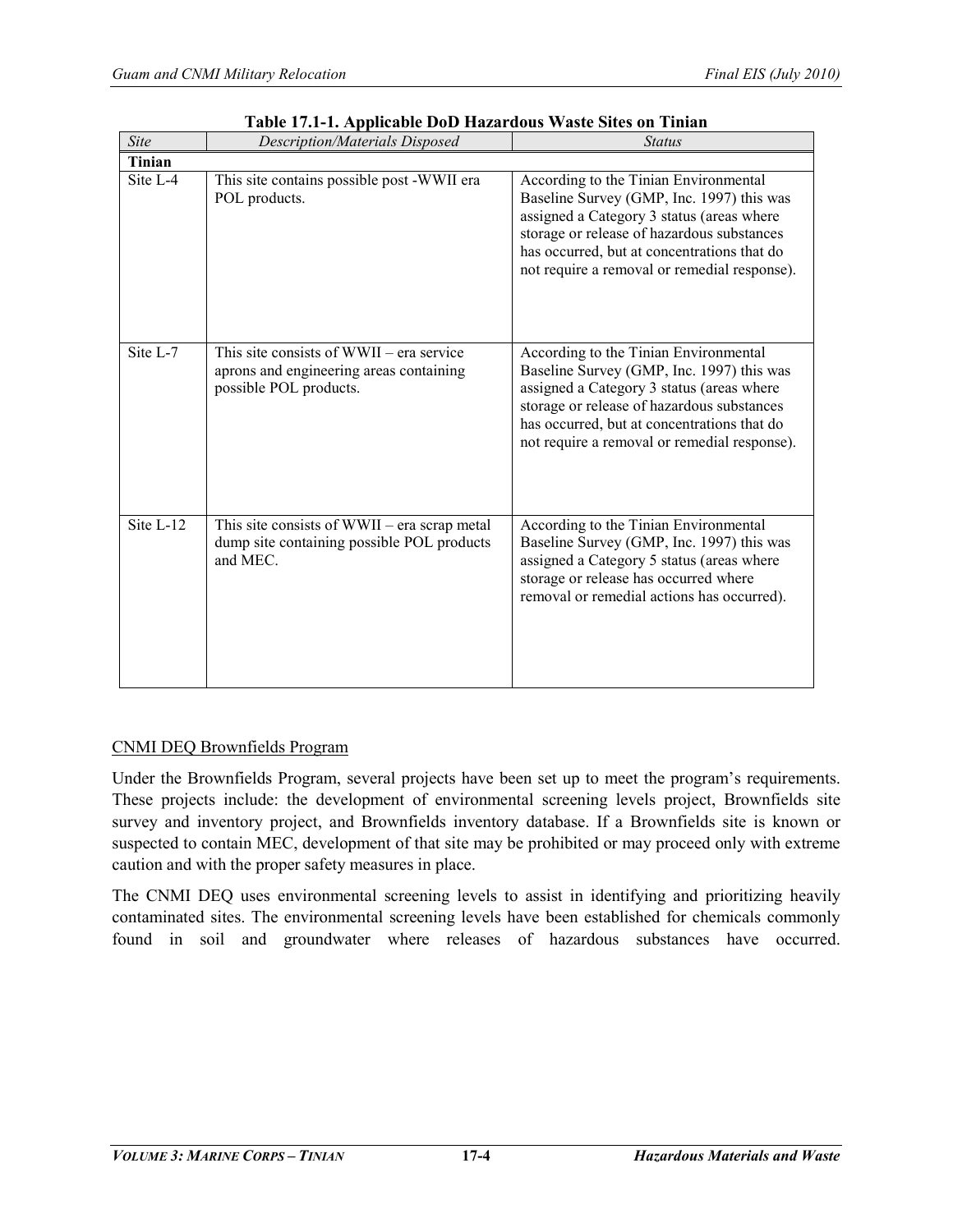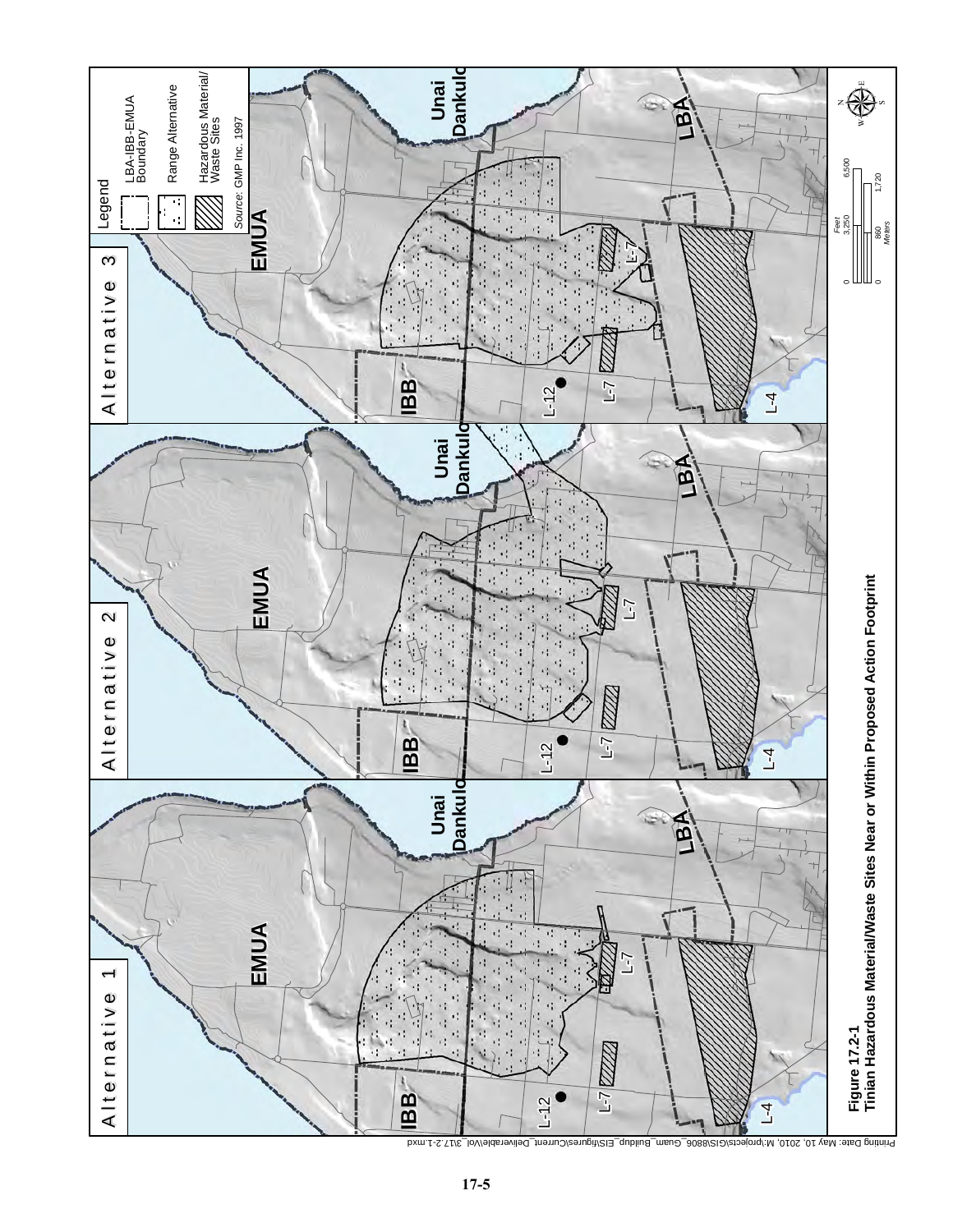#### 17.2 ENVIRONMENTAL CONSEQUENCES

#### **17.2.1 Approach to Analysis**

#### 17.2.1.1 Methodology

This section describes potential hazardous materials and waste impacts and proposed mitigation measures as they relate to the proposed increased DoD training operations at the Tinian MLA. Specifically, these impacts were assessed for the human health as well as various media (i.e., soils, surface water, groundwater, air, and biota) based upon various potential actions that include:

- Transportation to and on Tinian
- Minor Construction
- DoD operations

#### 17.2.1.2 Determination of Significance

The determination of significance is based upon existing hazardous substance management practices, expected or potential impacts and environmental consequences of the proposed action, and alternatives and proposed mitigation measures to reduce the severity of impacts. This determination evaluated the overall ability to mitigate or control environmental impacts and consequences to soils, surface water, groundwater, air, and biota. This determination considers current conditions and potential consequences relative to the anticipated ability of the hazardous substance management infrastructure to accommodate added hazardous substance demand on the overall system. Specifically, for hazardous substances to be considered a significant impact, the following would have to occur:

- Leaks, spills, or releases of hazardous substances to environmental media (i.e., soils, surface water, groundwater, air, and/or biota) resulting in unacceptable risks to the human health or the environment.
- Violation of applicable federal, state, or local laws or regulations regarding the transportation, storage, handling, use, or disposal of hazardous substances.

#### 17.2.1.3 Issues Identified during Public Scoping Process

As part of the analysis, concerns related to hazardous substances that were mentioned by the public, including regulatory stakeholders, during the public scoping meetings were addressed. A general account of these comments includes the following:

- Address management practices for hazardous substances including hazardous wastes, toxic substances, hazardous materials, and MEC.
- Describe the potential overall impacts of hazardous substances from construction and operation of proposed projects.
- Identify the projected hazardous waste types and volumes.
- Identify expected hazardous substance storage, disposal, and management plans.
- Evaluate measures to mitigate generation of hazardous waste including pollution prevention.
- Discuss how hazardous substances on land and from ships would be managed.
- Discuss the potential for impacts to environmental media from spills, accidents, and/or releases of hazardous substances.
- Identify existing installation restoration sites.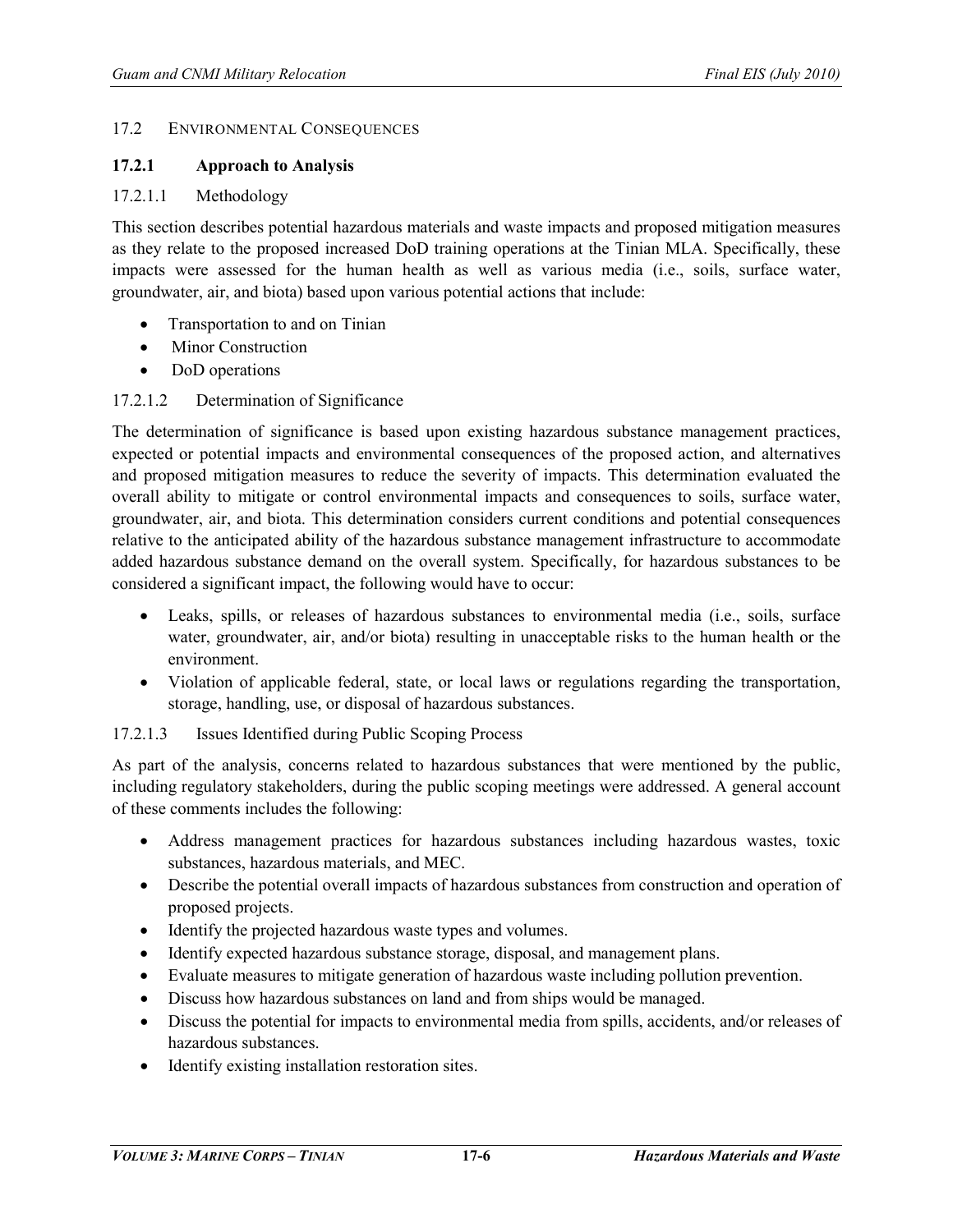# **17.2.2 Alternative 1 (Preferred Alternative)**

### 17.2.2.1 Transportation to and on Tinian

This subsection describes potential environmental consequences and proposed mitigation related to the establishment of expanded military training areas on Tinian. This includes the transport of all necessary supplies, materials, equipment, expendable, and non-expendable resources needed to perform the expanded training mission. In addition, this analysis considers the transport of these hazardous substances to Tinian and the routine transfer and use of hazardous substances within various DoD on-island training areas.

# Hazardous Materials

The proposed action on Tinian would result in the transport/transfer of more hazardous materials on Tinian. It is expected that the largest increases of hazardous materials would occur from the use of POL. This includes gasoline, diesel, oil, grease, kerosene, and other related products. On Okinawa, approximately 32,000 pounds (lbs) (14,515 kilograms [kg]) of hazardous materials are annually arranged for disposal by DRMO from Marine activities. Training missions on Tinian are estimated to result in 20% of that total or about 6,400 lbs (14,606 kg) per year (DRMO Okinawa 2009).

However, proven and effective Best Management Practices (BMPs) and Standard Operating Procedures (SOPs) would be used to:

- Prevent, contain, and/or clean up spills and leaks to protect the human health and environment.
- Provide personnel training and operational protocol and procedures to protect human health and environment.
- Ensure DRMO's ability to properly arrange for and coordinate the disposal of anticipated hazardous materials.
- Protect overall human health, welfare, and the environment.
- Properly identify, manage, and dispose of MEC associated with construction and operation of the expanded mission facilities.

Due to the projected increase in the volume of hazardous materials, Alternative 1 would have the potential to result in significant impacts to human health and the environment (i.e., soils, surface water, groundwater, air, and biota). However, the increase in hazardous materials would be handled and disposed per applicable BMPs and SOPs. Therefore, the increase in volume would result in less than significant impacts. Table 17.2-1 summarizes BMPs and SOPs (also refer to Volume 7) that would be used. These include, but are not limited to: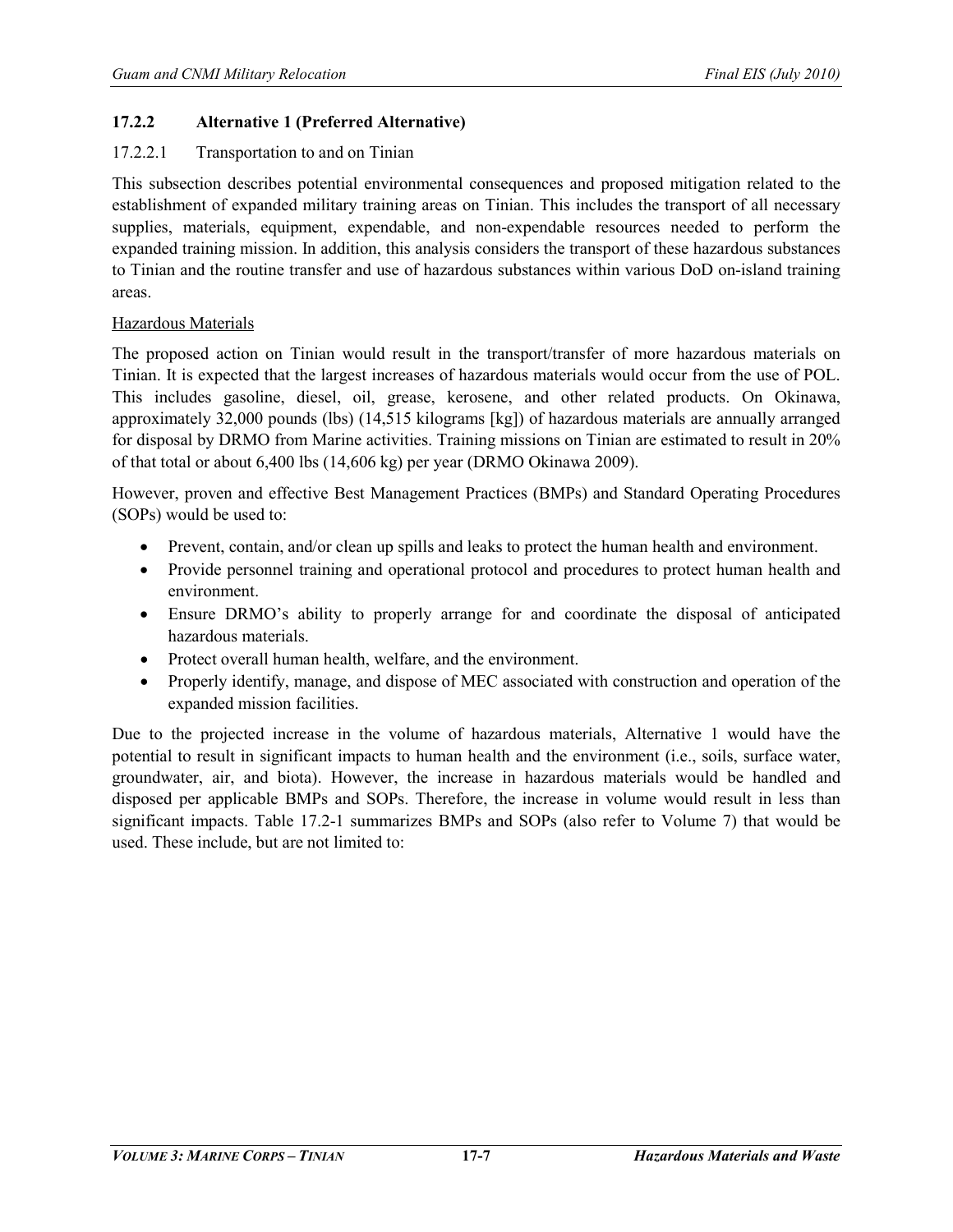| Alternatives 1, 2, and 3                                                                                                                                                                                                                                                                                                                                                                                                                                                                                                                                                                       |
|------------------------------------------------------------------------------------------------------------------------------------------------------------------------------------------------------------------------------------------------------------------------------------------------------------------------------------------------------------------------------------------------------------------------------------------------------------------------------------------------------------------------------------------------------------------------------------------------|
| For Soils, Water, Air, and Biota Relative to Transportation, Construction, and Operations Functions                                                                                                                                                                                                                                                                                                                                                                                                                                                                                            |
| Update/implement HMMPs and HWMPs.<br>$\bullet$                                                                                                                                                                                                                                                                                                                                                                                                                                                                                                                                                 |
| Update/implement Facility Response Plans.<br>$\bullet$                                                                                                                                                                                                                                                                                                                                                                                                                                                                                                                                         |
| Update/implement SPCC plans (training, spill containment and control procedures, clean up, notifications, etc.).<br>$\bullet$<br>Update/implement stormwater pollution prevention plans (SWPPPs)<br>$\bullet$                                                                                                                                                                                                                                                                                                                                                                                  |
| Ensure all DoD personnel and contractors are trained in accordance with applicable federal and CNMI DEQ<br>$\bullet$<br>regulations and DoD requirements regarding the importation, handling, use, and application of pesticides (e.g.,<br>during maintenance, pre and post construction, and general operations activities).                                                                                                                                                                                                                                                                  |
| Ensure all DoD personnel and contractor personnel are trained as to proper labeling, container, storage, staging,<br>$\bullet$<br>and transportation requirements for hazardous substances. Also, ensure they are trained in accordance with spill<br>prevention, control, and cleanup methods.                                                                                                                                                                                                                                                                                                |
| Perform all maintenance activities off-range at existing DoD maintenance shops.<br>$\bullet$                                                                                                                                                                                                                                                                                                                                                                                                                                                                                                   |
| Implement aggressive hazardous waste and hazardous material minimization plans that substitute hazardous<br>$\bullet$<br>waste for non-hazardous or less toxic waste as applicable, maximize recycling, and use LEEDS criteria.<br>Verify through surveillances and inspections full compliance with federal and CNMI DEQ regulations and<br>$\bullet$                                                                                                                                                                                                                                         |
| adherence to DoD requirements. Implement corrective actions as necessary.                                                                                                                                                                                                                                                                                                                                                                                                                                                                                                                      |
| Minimize the risk of uncontrolled leaks, spills, and releases through industry accepted methods for spill<br>$\bullet$<br>prevention, containment, control, and abatement.                                                                                                                                                                                                                                                                                                                                                                                                                     |
| Implement routine firing range clearance operations (e.g., annually or as needed), perform sampling and analysis<br>$\bullet$<br>as deemed necessary, and implement all applicable DoD MEC operations guidance to minimize or eliminate<br>potential MEC explosion hazards and other adverse impacts (including depositions with potential to leach into<br>the subsurface).                                                                                                                                                                                                                   |
| Implement land use controls, fencing, signage, observation points, periodic inspections, and other means to<br>$\bullet$<br>ensure no unauthorized access to firing ranges, MEC, and/or hazardous substances.                                                                                                                                                                                                                                                                                                                                                                                  |
| Implement public awareness education seminars and workshops regarding the dangers of MEC, the importance<br>$\bullet$<br>of staying off firing ranges, and what to do if possible MEC is found.                                                                                                                                                                                                                                                                                                                                                                                                |
| Minimize the use of contaminated sites for new construction. When new construction occurs on sites where<br>$\bullet$                                                                                                                                                                                                                                                                                                                                                                                                                                                                          |
| contamination and/or MEC has been identified, ensure that the risk of human/ecological risk and exposure is<br>minimized via the use of a site-specific health and safety plans, engineering and administrative controls, and<br>PPE. These site-specific health and safety plans must specifically address how these controls will be<br>implemented to ensure the protection of human health and the environment and designs must consider and<br>address contaminated sites as appropriate. In addition, these projects would be subject to regulatory oversight<br>from GEPA and/or USEPA. |
| Ensure that soils to be excavated are well characterized, properly handled, and disposed of in accordance with all<br>$\bullet$<br>applicable accordance with applicable federal and CNMI DEQ regulations and DoD requirements to minimize<br>dispersal of any contaminants that may be present.                                                                                                                                                                                                                                                                                               |

• Ensure that site planning and activities are conducted in accordance with NOSSA Instruction 8020.15B Explosives Safety Review, Oversight, and Verification of Munitions Responses.

Table 17.2-2 summarizes potential effects and impacts associated with hazardous materials transport to and on Tinian. Note that BMPs and SOPs would be implemented as a part Alternative 1 and are not considered "mitigation measures" thus consequences and mitigation tables within this section state that no mitigation measures are identified.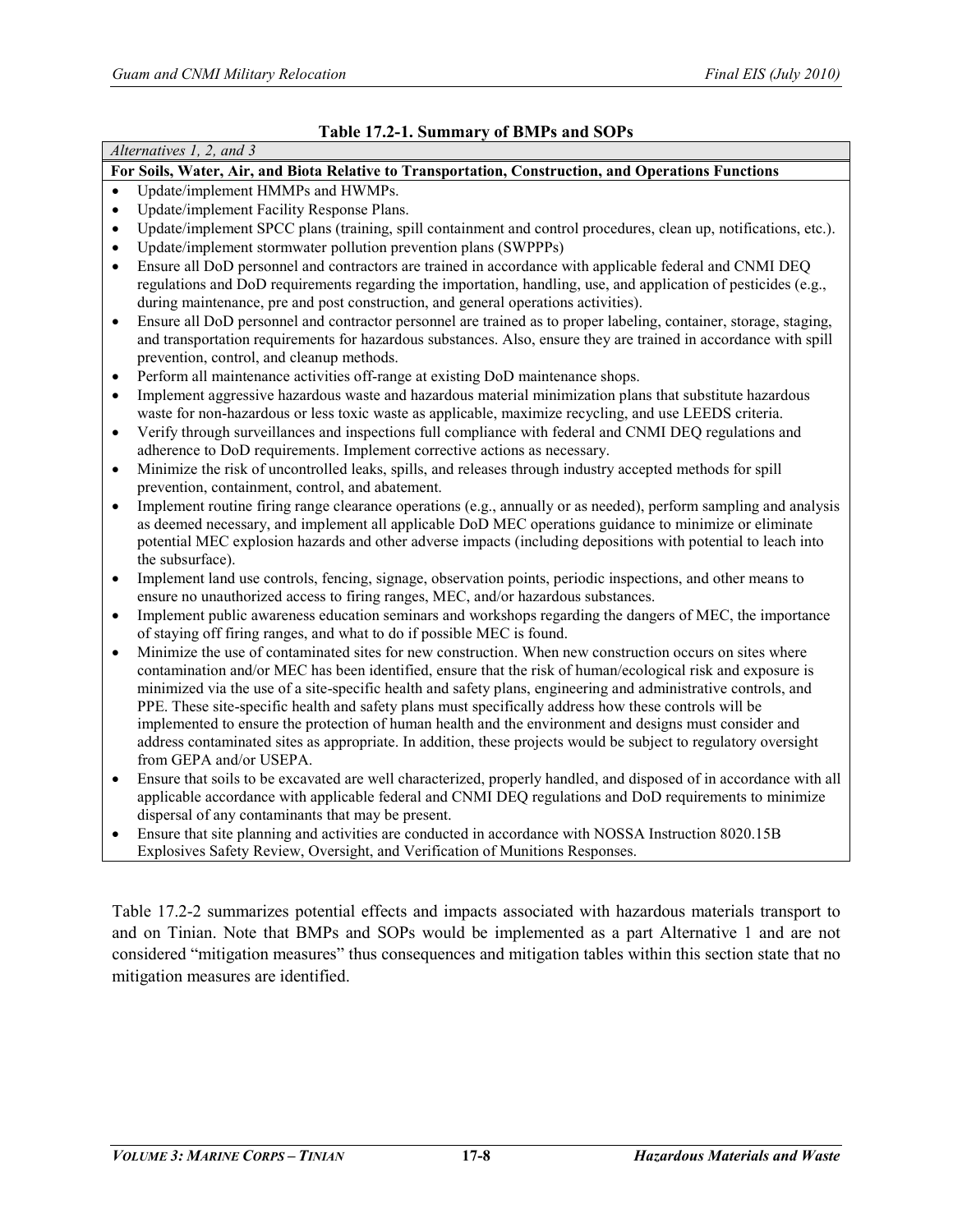| Potential Activity<br>(Cause)                                                  | Potential Effect                                                                                                                                       | <b>Potential Impacts</b>                                                                                                                                                                                                                                                                        | <b>Proposed Mitigation</b><br><i>Measures</i>         |
|--------------------------------------------------------------------------------|--------------------------------------------------------------------------------------------------------------------------------------------------------|-------------------------------------------------------------------------------------------------------------------------------------------------------------------------------------------------------------------------------------------------------------------------------------------------|-------------------------------------------------------|
| Hazardous<br>materials<br>transport to<br>Tinian and<br>transfer on<br>Tinian. | Increased transport of<br>$\bullet$<br>hazardous materials to<br>Tinian<br>Increased hazardous<br>$\bullet$<br>materials transfer and use<br>on Tinian | Spill, leak, or release<br>impacts during transport/<br>transfer between DoD<br>locations<br>Adverse impacts and<br>increased risks to human<br>health and/or the<br>environment including<br>terrestrial and marine<br>ecosystems<br>Increased risk of<br>environmental media<br>contamination | No mitigation measures<br>$\bullet$<br>are identified |

| Table 17.2-2. Hazardous Materials Transport/Transfer Consequences and Proposed Mitigation |
|-------------------------------------------------------------------------------------------|
|-------------------------------------------------------------------------------------------|

# Toxic Substances

Toxic substances regardless of any DoD expansion include: ACM, LBP, PCBs, and radon. ACM, LBP, and PCBs in the CNMI are transported by licensed transporters and disposed of in accordance with applicable federal, state, and local laws and regulations as well as applicable DoD requirements.

The collection, transportation, and disposal of toxic substances from all DoD operations is arranged for by the DRMO. The management of ACM, LBP, PCBs, and radon are discussed as part of the Affected Environment section in Volume 2, Chapter 17.

When assessing the transport, transfer, and future use of these toxic substances associated with the proposed DoD expansion, there are not expected to be any significant environmental consequences from ACM, LBP, and PCBs. This is because LBP was banned by the USEPA in 1978 and most uses of PCBs were USEPA-banned in 1979. In addition, ACM and radon gas not already present would not be transported/transferred as a result of these activities. Therefore, no mitigation measures are required. Instead, BMPs and SOPs would be implemented as appropriate (refer to Table 17.2-1 and Volume 7) and would result in less than significant impacts.

#### Hazardous Waste

Expanded DoD missions on Tinian would result in an increase in the off-island transport and inter-island transfer of hazardous waste. Increases in the transport/transfer and use of pesticides, herbicides, solvents, adhesives, lubricants, corrosive liquids, aerosols, and other hazardous wastes are expected. On Okinawa, approximately 644,000 lbs (292,727 kg) of hazardous waste is annually arranged for, and disposed by DRMO from Marine activities. Training missions on Tinian are estimated to result in 20% of that total or about 128,800 lbs (58,423 kg) of hazardous waste per year (DRMO Okinawa 2009).

Due to the projected increase in the volume of hazardous materials, Alternative 1 would have the potential to result in significant impacts to human health and the environment (i.e., soils, surface water, groundwater, air, and biota). However, the increase in hazardous materials would be handled and disposed per applicable BMPs and SOPs (refer to Table 17.2-1 and Volume 7), and therefore the increase in volume would result in less than significant impacts.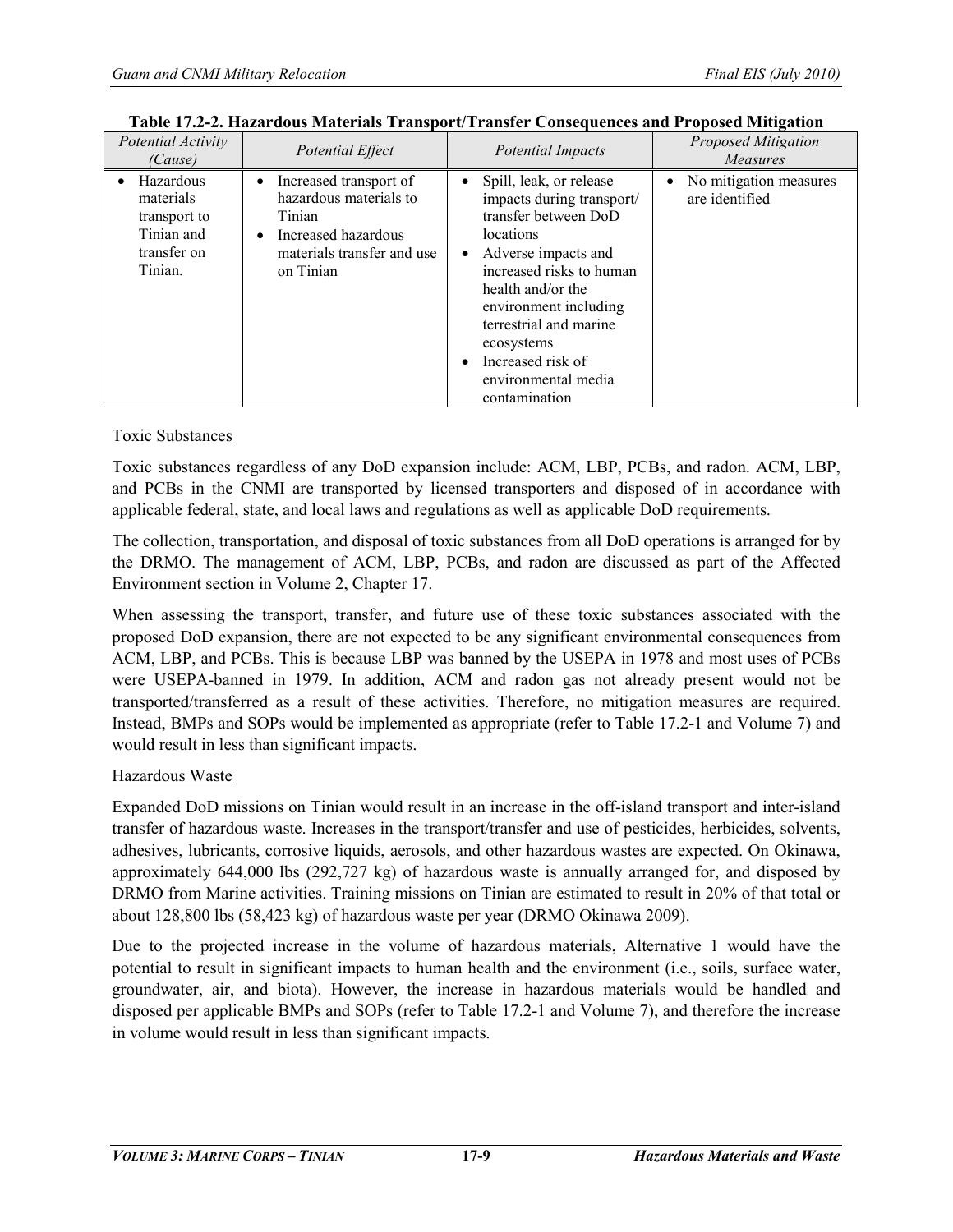Table 17.2-3 summarizes potential hazardous waste transport/transfer effects, impacts, and mitigation.

| Potential Activity<br>(Cause)                                          | Potential Effect                                                                                                                             | <b>Potential Impacts</b>                                                                                                                                                                                                                                                                        | Proposed Mitigation<br><b>Measures</b>                |
|------------------------------------------------------------------------|----------------------------------------------------------------------------------------------------------------------------------------------|-------------------------------------------------------------------------------------------------------------------------------------------------------------------------------------------------------------------------------------------------------------------------------------------------|-------------------------------------------------------|
| Hazardous<br>waste transport<br>to Tinian and<br>transfer on<br>Tinian | • Possible increased<br>transport of hazardous<br>waste to Tinian<br>Increased hazardous<br>$\bullet$<br>waste transfer and use on<br>Tinian | Spill, leak, or release<br>impacts during transport/<br>transfer between DoD<br>locations<br>Adverse impacts and<br>increased risks to human<br>health and/or the<br>environment including<br>terrestrial and marine<br>ecosystems<br>Increased risk of<br>environmental media<br>contamination | No mitigation measures<br>$\bullet$<br>are identified |

# **Table 17.2-3. Hazardous Waste Transport/Transfer Consequences and Proposed Mitigation**

# 17.2.2.2 Minor Construction Activities

Minor construction activities would be required to develop training ranges on Tinian. This subsection analyzes possible impacts of the potential expansion.

Anticipated construction activities under this alternative include site preparation, site grading, trenching and excavation, road improvements, landscaping, and other related infrastructure actions. There is a possibility that some of these planned construction project footprints could encounter sites contaminated with hazardous substances and/or MEC. If relocation of various construction projects that may encounter hazardous substances and/or MEC is not possible, several BMPs and SOPs (refer to Table 17.2-1 and Volume 7) would be used including, but are not limited to: development of site-specific health and safety plans, the use of engineering controls (e.g., dust suppression, etc.) and administrative controls, and the use of PPE. NOSSA Instruction 8020.15B establishes the ESS to provide effective review, oversight, and verification of the explosives safety aspects of munitions responses.

#### Waste Sites

As described in Section 17.1.1, there are waste sites located within or in close proximity to the overall areas of the proposed expansion. Consideration and careful attention during project design phases must be given prior to construction to avoid overlap with these sites. If relocation of proposed construction projects that may overlap these waste sites is not possible, then various BMPs and construction operational protocol must be followed to protect human health and the environment. In addition, special design techniques and methodology will be required to ensure the long-term structural integrity of proposed construction projects.

# MEC

The proposed expansion areas are likely to contain MEC. NOSSA Instruction 8020.15B establishes the ESS process to provide effective review, oversight, and verification of the explosives safety aspects of munitions responses. When the ESS has been endorsed by NOSSA and approved by the DoD Explosive Safety Board, SOPs and operational protocol would be developed for addressing explosive safety hazards of MEC in the proposed construction areas.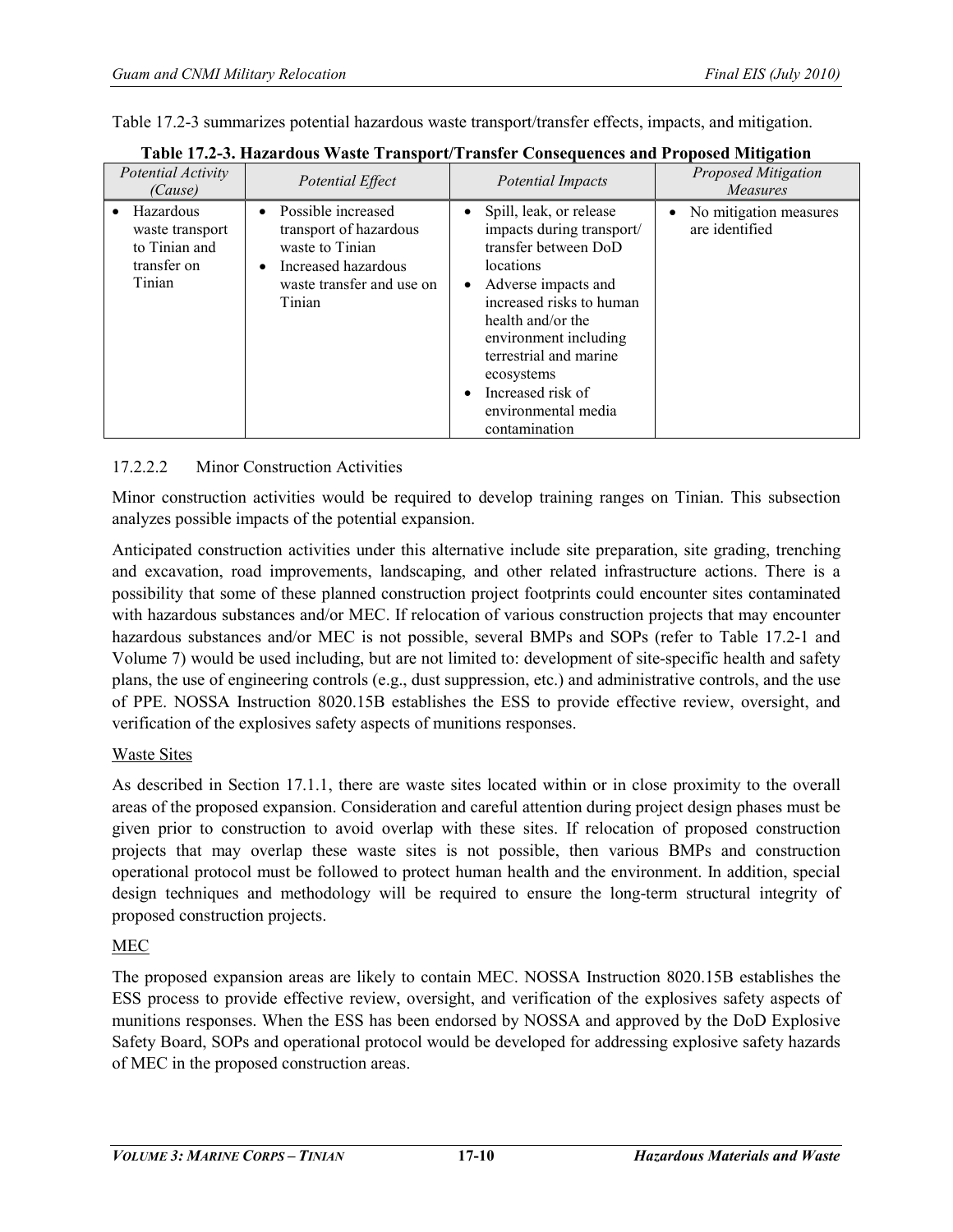## Hazardous Materials

Proposed construction activities would result in the use and disposal of more hazardous materials. It is expected that the most notable increases of hazardous materials would occur for the use of POL for heavy construction equipment, construction vehicles, generators, and other construction activities. Construction activities on Tinian are estimated to result in approximately 1,280 lbs (581 kg) of hazardous materials per year, or approximately 4% of the known Okinawa annual total (DRMO Okinawa 2009).

Due to the projected increase in the volume of hazardous materials, Alternative 1 would have the potential to result in significant impacts to human health and the environment (i.e., soils, surface water, groundwater, air, and biota). However, the increase in hazardous materials would be handled and disposed per applicable BMPs and SOPs, and therefore the increase in volume would result in less than significant impacts (refer to Table 17.2-1 and Volume 7).

Table 17.2-4 summarizes potential hazardous materials effects, impacts, and mitigation of expected construction activities.

| Potential Activity<br>(Cause)                                                                                                | Potential Effect                                                                                                                                | <b>Potential Impacts</b>                                                                                                                                                                                                                                                                     | <b>Proposed Mitigation</b><br><b>Measures</b> |
|------------------------------------------------------------------------------------------------------------------------------|-------------------------------------------------------------------------------------------------------------------------------------------------|----------------------------------------------------------------------------------------------------------------------------------------------------------------------------------------------------------------------------------------------------------------------------------------------|-----------------------------------------------|
| Possible use of<br>contaminated<br>site footprint $(s)$<br>for new<br>construction<br>projects<br>Hazardous<br>materials use | Increased hazardous<br>materials storage, use,<br>handling, generation, and<br>disposal<br>Increased fueling and<br>$\bullet$<br>POL operations | Spill, leak, or release<br>impacts during<br>construction activities<br>Adverse impacts and<br>$\bullet$<br>increased risks to human<br>health and/or the<br>environment including<br>terrestrial and marine<br>ecosystems                                                                   | No mitigation measures<br>are identified      |
| during<br>construction<br>activities                                                                                         |                                                                                                                                                 | Violations of applicable<br>٠<br>federal, state or local<br>regulations, or DoD<br>requirements during<br>construction and<br>demolition operations<br>Increased risk of<br>$\bullet$<br>environmental media<br>contamination.<br>Increased construction<br>$\bullet$<br>site erosion runoff |                                               |

|  |  |  | Table 17.2-4. Hazardous Materials Construction Consequences and Proposed Mitigation |
|--|--|--|-------------------------------------------------------------------------------------|
|  |  |  |                                                                                     |

# Toxic Substances

There are not expected to result in significant environmental consequences from ACM, LBP, and PCBs. This is because LBP was banned by the USEPA in 1978 and most uses of PCBs were USEPA-banned in 1979. In addition, ACM would not be used to construct proposed new facilities on Tinian. However, minor building and/or utilities demolition may result in encountering PCBs, ACM and LBP that were used in building materials at the time of construction. If PCBs, ACM, and/or LBP are encountered during demolition, licensed contractors would be used for these projects to ensure that all DoD, federal, and local PCBs, ACM, and LBP testing, handling, and disposal protocol, procedures, and requirements are followed. If radon zones are present on Tinian, it is possible that new facilities and/or structures would be constructed in these areas. However, radon resistant construction techniques would be used and DoD would periodically test facilities constructed in known radon zones to verify that no unacceptable radon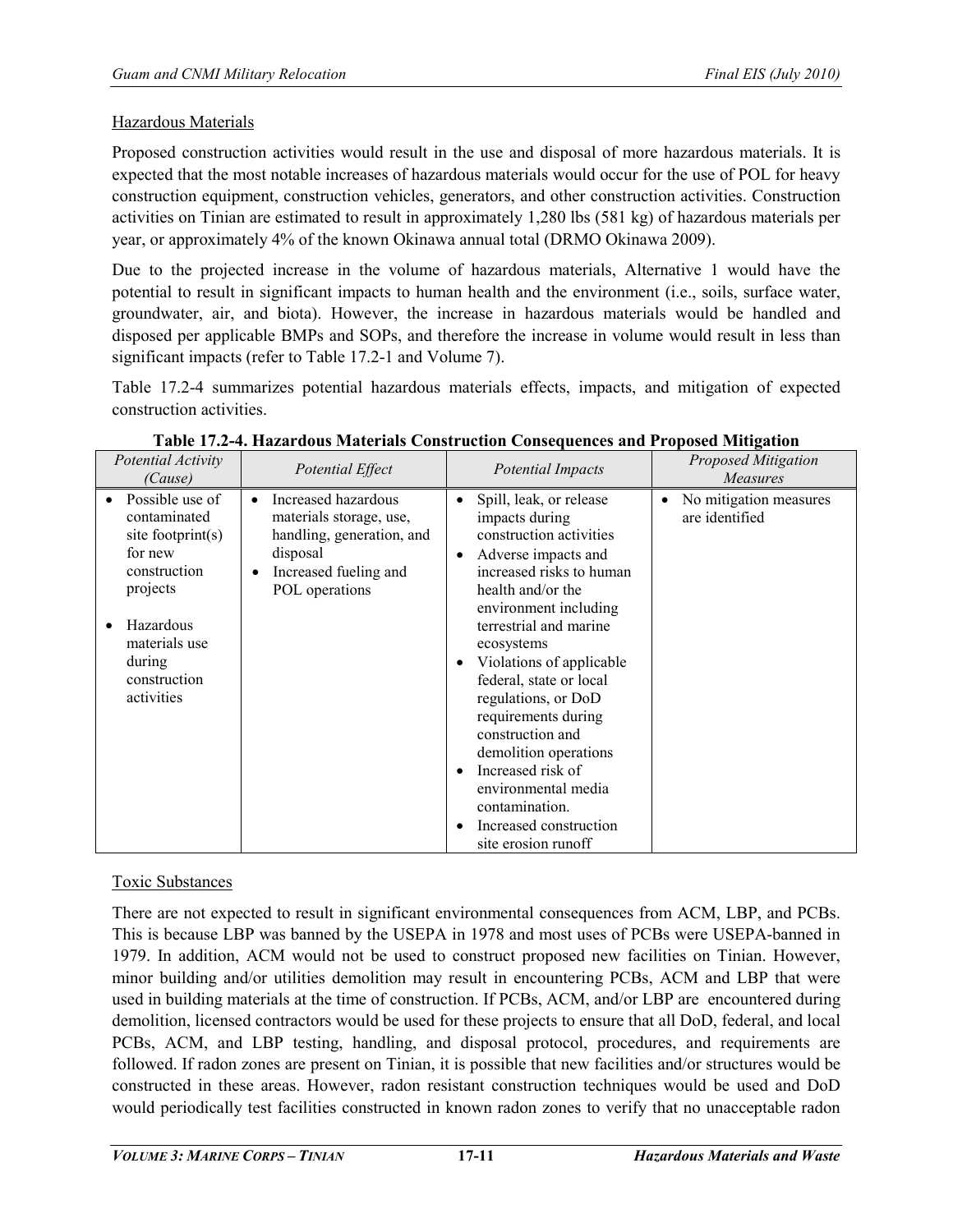gas buildup occurs. As appropriate, radon mitigation measures would be installed. Therefore, less than significant impacts would result from toxic substances.

#### Hazardous Waste

Proposed construction activities would result in an increase in the use of hazardous waste. Construction activities are anticipated to increase the use of pesticides, herbicides, solvents, adhesives, lubricants, corrosive liquids, and aerosols. Construction activities on Tinian are estimated to result in approximately 25,760 lbs (11,685 kg) of hazardous waste, or 4% of the known annual Okinawa total (DRMO Okinawa 2009).

Due to the projected increase in the volume of hazardous waste, Alternative 1 would have the potential to result in significant impacts to human health and the environment (i.e., soils, surface water, groundwater, air, and biota). However, the increase in hazardous waste would be handled and disposed per applicable BMPs and SOPs (refer to Table 17.2-1 and Volume 7); therefore, the increase in volume would result in less than significant impacts.

Table 17.2-5 summarizes hazardous waste potential impacts associated with construction activities.

| Potential Activity<br>(Cause)                                                                                                                                       | Potential Effect                                                                            | <b>Potential Impacts</b>                                                                                                                                                                                                                                                                                                                                                                                                                                                                                                                                                                                       | <b>Proposed Mitigation</b><br>Measures                |
|---------------------------------------------------------------------------------------------------------------------------------------------------------------------|---------------------------------------------------------------------------------------------|----------------------------------------------------------------------------------------------------------------------------------------------------------------------------------------------------------------------------------------------------------------------------------------------------------------------------------------------------------------------------------------------------------------------------------------------------------------------------------------------------------------------------------------------------------------------------------------------------------------|-------------------------------------------------------|
| Possible use of<br>contaminated<br>site footprint(s)<br>for new<br>construction<br>projects<br>Hazardous<br>waste generated<br>during<br>construction<br>activities | Increased hazardous<br>$\bullet$<br>waste generation,<br>storage, handling, and<br>disposal | Spill, leak, or release<br>$\bullet$<br>impacts during<br>construction activities<br>Increased requirement<br>$\bullet$<br>for off-island hazardous<br>waste disposal<br>Adverse impacts and<br>٠<br>increased risks to human<br>health and/or the<br>environment including<br>terrestrial and marine<br>ecosystems<br>Violations of applicable<br>$\bullet$<br>federal, state or local<br>regulations, or DoD<br>requirements during<br>construction and<br>demolition operations<br>Changes in hazardous<br>$\bullet$<br>waste generator status<br>Increased risk of<br>environmental media<br>contamination | No mitigation measures<br>$\bullet$<br>are identified |

**Table 17.2-5. Hazardous Waste Construction Consequences and Proposed Mitigation**

# 17.2.2.3 DoD Operations

There are various DoD-related operations as a result of the proposed military expansion. For the purpose of this analysis, these operations have been divided into the following categories:

- General Activities administrative and support functions associated with the DoD expansion
- Range Operations Firing range activities and range maneuver exercises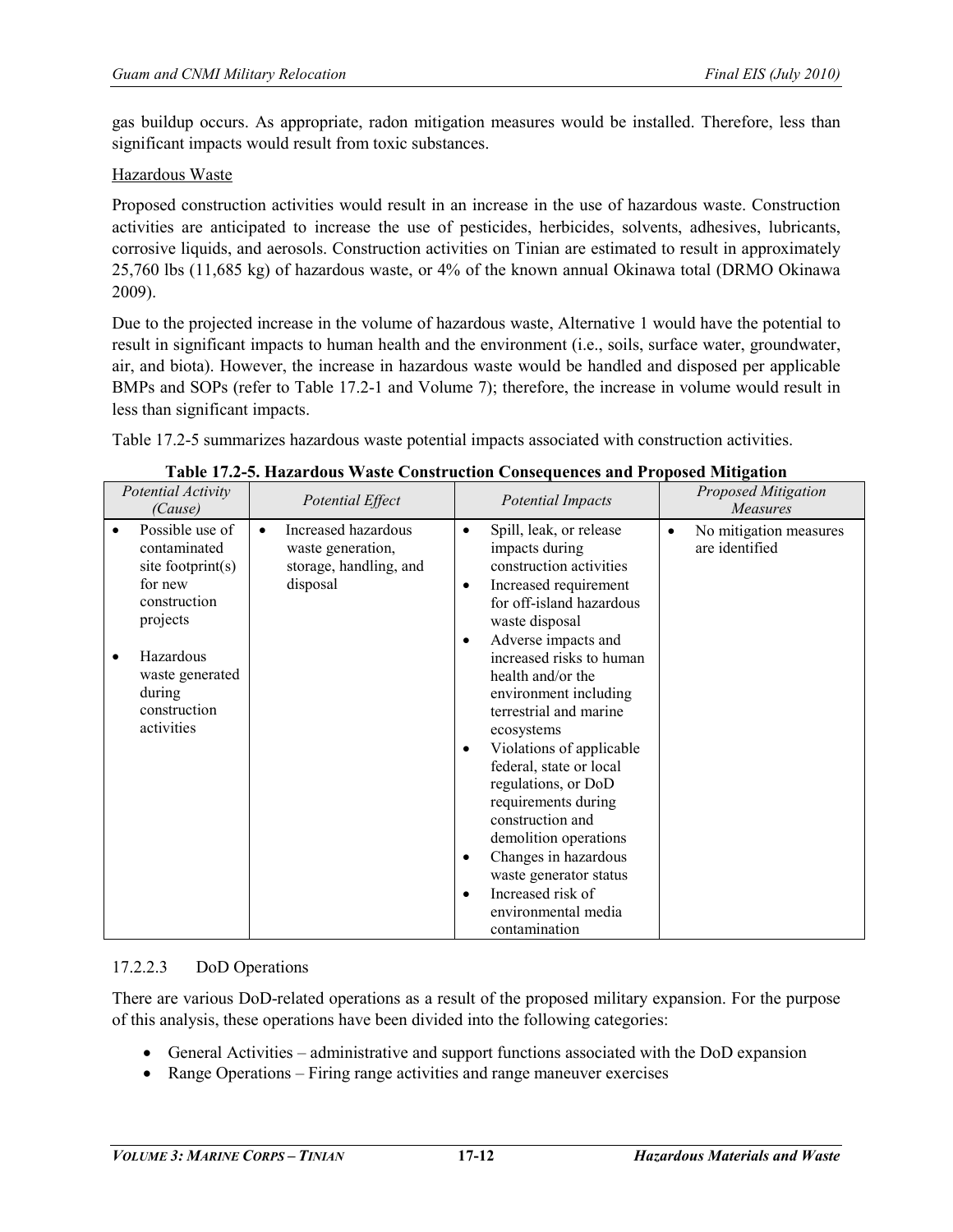#### General Activities

This subsection discusses the potential impacts related to general support functions associated with the proposed training expansion mission.

#### *Hazardous Materials*

Increases in the use of hazardous materials are estimated be minimal as a result of these general support activities. General activities on Tinian are estimated to result in approximately 640 lbs (290 kg) of hazardous materials per year, or approximately 2% of the annual Okinawa total (DRMO Okinawa 2009).

Due to the projected increase in the volume of hazardous materials, Alternative 1 would have the potential to result in impacts to human health and the environment (i.e., soils, surface water, groundwater, air, and biota). However, the increase in hazardous materials would be handled and disposed per applicable BMPs and SOPs, and therefore the increase in volume would result in less than significant impacts (refer to Table 17.2-1 and Volume 7).

Table 17.2-6 presents a summary of hazardous materials anticipated consequences and mitigation measures expected from these potential general support functions.

| Potential Activity<br>(Cause)                                                | Potential Effect                                                      |        | <b>Potential Impacts</b>                                                                                                               | <b>Proposed Mitigation</b><br><b>Measures</b> |
|------------------------------------------------------------------------------|-----------------------------------------------------------------------|--------|----------------------------------------------------------------------------------------------------------------------------------------|-----------------------------------------------|
| Hazardous<br>materials/<br>waste<br>associated with<br>general<br>activities | Negligible increases of<br>hazardous<br>materials/waste<br>generation | ٠<br>٠ | Minor spill, leak, or<br>release impacts<br>Slight adverse impacts<br>and increased risks to<br>human health and/or the<br>environment | No mitigation measures<br>are identified      |

**Table 17.2-6. Hazardous Materials/Waste Consequences and Proposed Mitigation**

#### *Toxic Substances*

ACM, LBP, and PCBs are not expected to result in additional impacts. This is because LBP was banned by the USEPA in 1978 and most uses of PCBs were USEPA-banned in 1979. In addition, ACM would not be used in new facilities on Tinian.

It is possible that new facilities may encounter radon intrusion. However, radon resistant construction techniques would be used and DoD would periodically test facilities constructed in known radon zones to verify that no unacceptable radon gas buildup occurs. As appropriate, radon mitigation measures would be installed. Therefore toxic substances impacts would be less than significant.

#### *Hazardous Waste*

Expected increases in the use of hazardous wastes are judged to be negligible as a result of these general activities. General activities on Tinian are estimated to result in approximately 1% of the known Okinawa annual total or about 6,440 lbs (2,921 kg) of hazardous waste per year.

Consequently, less than significant impacts (refer to Table 17.2-6) are expected due to the proposed actions and no proposed mitigation measures would be required. Instead, BMPs and SOPs would be implemented as appropriate (refer to Table 17.2-1 and Volume 7).

#### Range Operations

DoD has historically conducted live-firing, ordnance testing, and training exercises to ensure military readiness. These munitions-related activities have resulted in the presence of unexploded ordnance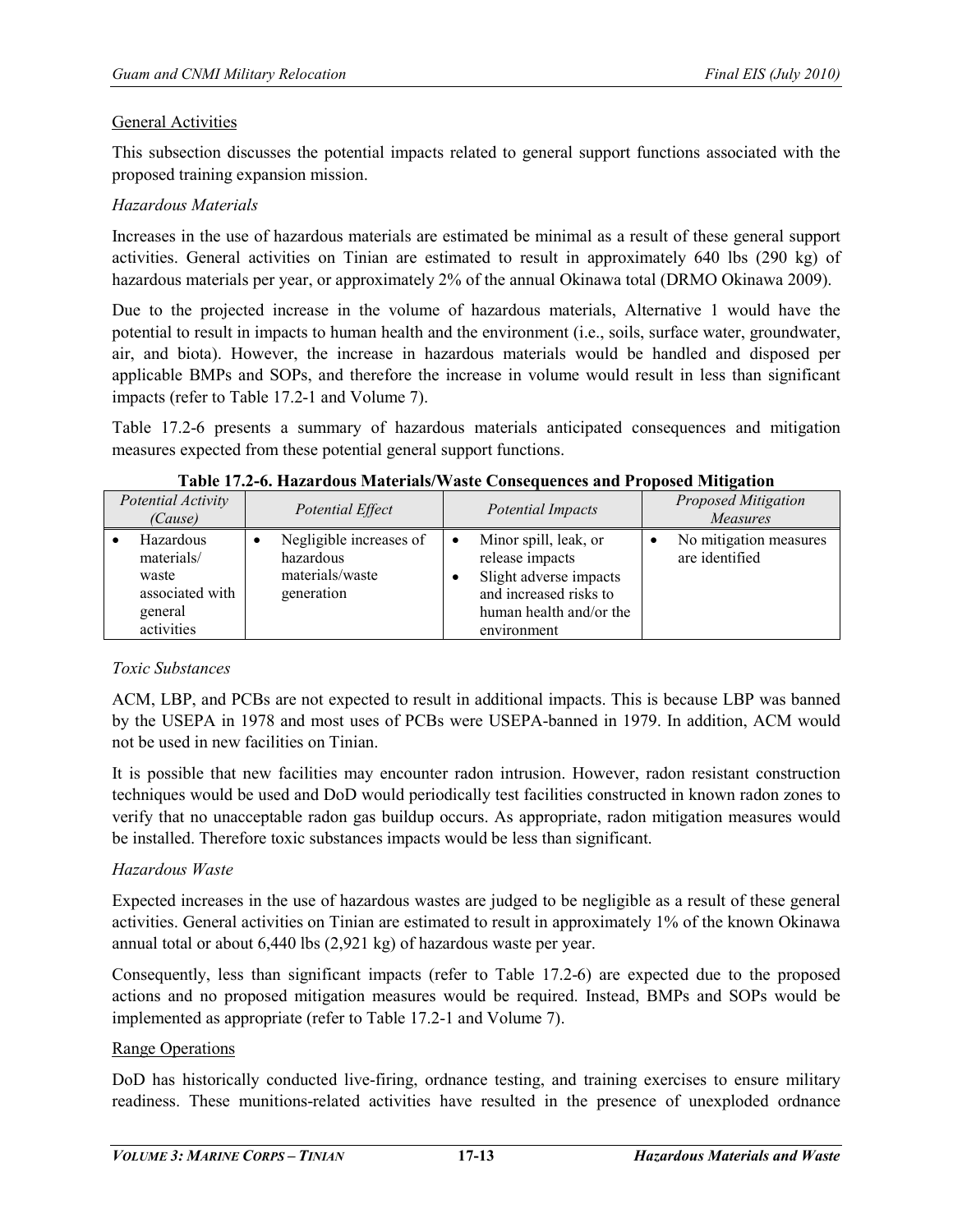(UXO), Discarded Military Munitions (DMM), and Munitions Constituents (MC). UXO, DMM, and MC are all collectively referred to as MEC. Volume 3, Chapter 2 describes these potential range operations, including types and quantities of MEC expected to be used.

# *Hazardous Materials*

Activities associated with firing range operations would result in increased hazardous materials in the form of MEC. This is because UXO, DMM, and MC present an explosive hazard all have the potential to contain high explosives and explosives constituents and potentially leachable compounds. Furthermore, firing range activities would require the use of military transport vehicles and aircraft, hence resulting in an increase in the usage of fuels and POL. Firing range operations on Tinian are estimated to result in approximately 14% of the known Okinawa total or about 4,480 lbs (2,032 kg) of hazardous materials per year (DRMO Okinawa 2009).

Due to the projected increase in the volume of hazardous materials, Alternative 1 would have the potential to result in impacts to human health and the environment (i.e., soils, surface water, groundwater, air, and biota). However, the increase in hazardous materials would be handled and disposed per applicable BMPs and SOPs (refer to Table 17.2-1 and Volume 7). Therefore, the increase in volume would result in less than significant impacts.

Table 17.2-7 presents potential impacts and mitigation measures for hazardous materials.

| and Froposed Muugation                                                  |           |                                                                                                   |           |                                                                                                                                                              |  |                                               |  |  |
|-------------------------------------------------------------------------|-----------|---------------------------------------------------------------------------------------------------|-----------|--------------------------------------------------------------------------------------------------------------------------------------------------------------|--|-----------------------------------------------|--|--|
| Potential Activity<br>(Cause)                                           |           | Potential Effect                                                                                  |           | <b>Potential Impacts</b>                                                                                                                                     |  | <b>Proposed Mitigation</b><br><b>Measures</b> |  |  |
| Hazardous<br>materials<br>associated with<br>firing range<br>operations | $\bullet$ | Increases of hazardous<br>materials usage<br>Increased MEC<br>disposition within firing<br>ranges | $\bullet$ | Minor spill, leak, or<br>release impacts<br>Adverse impacts and<br>increased risks to human<br>health and/or the<br>environment from MEC,<br>fuels, and POLs |  | No mitigation measures<br>are identified      |  |  |

| <b>Table 17.2-7. Hazardous Materials Firing Range Operations Consequences</b> |  |
|-------------------------------------------------------------------------------|--|
| and Proposed Mitigation                                                       |  |

#### *Toxic Substances*

Activities associated with firing range operations would not result in environmental impacts from toxic substances (i.e., ACM, LBP, PCBs, or radon); therefore, no mitigation measures would be required. Instead, BMPs and SOPs would be implemented (refer to Table 17.2-1 and Volume 7).

#### *Hazardous Waste*

Military munitions that are used for their intended purposes are not considered waste per the Military Munitions Rule [MMR (40 Code of Federal Regulations 266.202)]. In general, military munitions become subject to RCRA transportation, storage, and disposal requirements (i.e., judged not to have been used for their "intended purposes") when:

- Transported off-range for storage
- Reclaimed and/or treated for disposal
- Buried or land filled on- or off-range
- Munitions land off-range and are not immediately rendered safe or retrieved

MEC at "closed" ranges are classified as solid waste and would likely be subject to RCRA Subtitle C hazardous waste disposal requirements as well. As long as the proposed firing ranges on Tinian remain on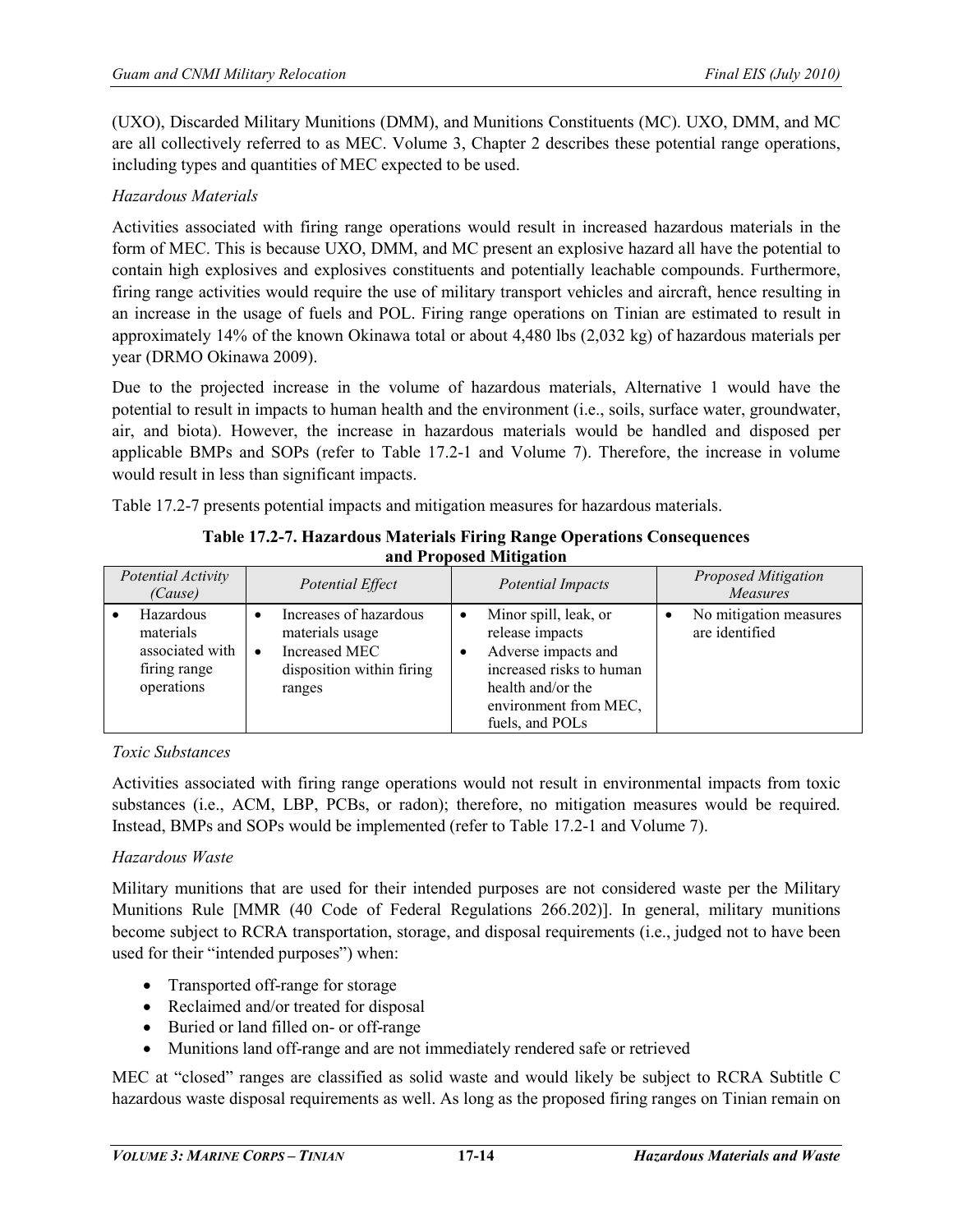"active" or "inactive" status, then the MEC on those ranges should be considered as used for their "intended purposes" and subject to the MMR exception to Subtitle C of RCRA (i.e., likely not classified as a hazardous waste). Volume 2, Chapter 17 contains an in depth discussion of the MMR.

In addition to increased MEC, there may be slightly increased usage of other hazardous wastes as a result of expanded firing range operations. Specific increased hazardous waste generated could include: pesticides, herbicides, solvents, corrosive or toxic liquids, aerosols, pesticides, and herbicides. These hazardous wastes would be used for vehicle and aircraft maintenance, as well as range maintenance and operations activities. These operations on Tinian are estimated to result in approximately 14% of the known Okinawa total or about 90,160 lbs (40,896 kg) of hazardous waste per year (DRMO Okinawa 2009).

Due to the projected increase in the volume of hazardous waste, Alternative 1 would have the potential to result in significant impacts to human health and the environment (i.e., soils, surface water, groundwater, air, and biota). However, the increase in hazardous waste would be handled and disposed per applicable BMPs and SOPs (refer to Table 17.2-1 and Volume 7). Therefore, the increase in volume would result in less than significant impacts.

Table 17.2-8 presents possible impacts and mitigation measures for firing range operations.

| Potential Activity<br>(Cause)                                                   | Potential Effect                                                                            | <b>Potential Impacts</b>                                                                                                                                                                                                                                                                                                                                                                                                                                                                                                                                                                                                                                                                                                                                                  | <b>Proposed Mitigation</b><br>Measures                |
|---------------------------------------------------------------------------------|---------------------------------------------------------------------------------------------|---------------------------------------------------------------------------------------------------------------------------------------------------------------------------------------------------------------------------------------------------------------------------------------------------------------------------------------------------------------------------------------------------------------------------------------------------------------------------------------------------------------------------------------------------------------------------------------------------------------------------------------------------------------------------------------------------------------------------------------------------------------------------|-------------------------------------------------------|
| Hazardous<br>$\bullet$<br>waste<br>generated from<br>firing range<br>operations | Increased hazardous<br>$\bullet$<br>waste generation,<br>storage, handling,<br>and disposal | Minor spill, leak, or<br>$\bullet$<br>release impacts from<br>firing range vehicular<br>traffic<br>Increased requirement<br>$\bullet$<br>for off-island hazardous<br>waste disposal<br>Adverse impacts and<br>$\bullet$<br>increased risks to human<br>health and/or the<br>environment including<br>terrestrial and marine<br>ecosystems<br>Violations of applicable<br>federal, state or local<br>regulations or DoD<br>requirements<br>Adverse impacts to<br>$\bullet$<br>DRMO's hazardous<br>waste storage, handling,<br>and disposal capacity.<br>Changes in hazardous<br>waste generator status<br>Increased risks of<br>$\bullet$<br>environmental media<br>contamination<br>MEC being classified as<br>hazardous waste as a<br>result of closing firing<br>ranges | No mitigation measures<br>$\bullet$<br>are identified |

**Table 17.2-8. Hazardous Waste Firing Range Consequences and Proposed Mitigation**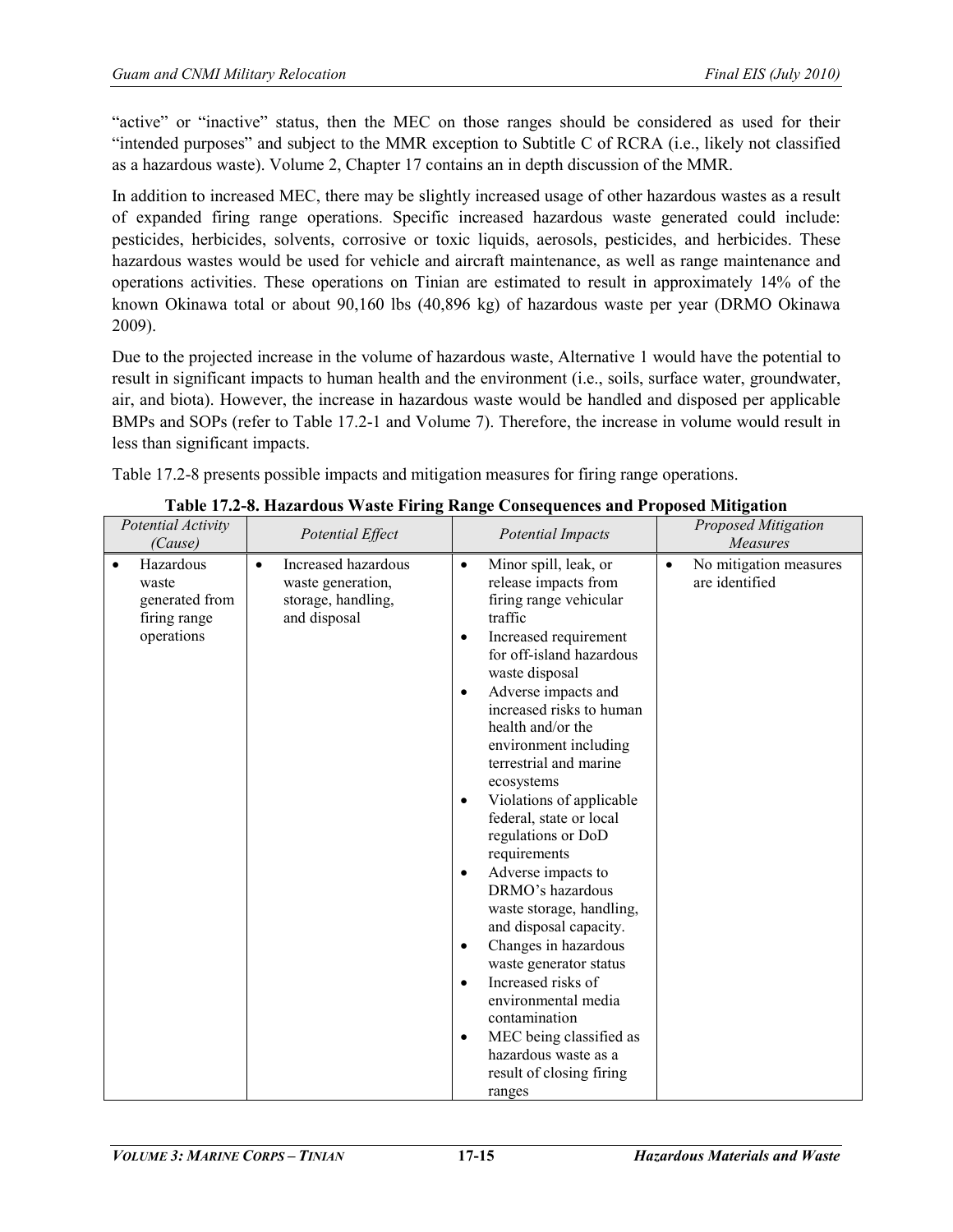#### 17.2.2.4 Summary of Alternative 1 Impacts

Due to the projected increase in the volume of hazardous substances, Alternative 1 would have the potential to result in significant impacts to human health and the environment (i.e., soils, surface water, groundwater, air, and biota). However, the increase in hazardous substances would be handled and disposed per applicable regulations and BMPs/SOPs (refer to Table 17.2-1 and Volume 7) therefore, the increase in volume would result in less than significant impacts (Table 17.2-9).

| таріў трагодніццага і тараганала тапраўс |                              |                                                                                                                                     |  |
|------------------------------------------|------------------------------|-------------------------------------------------------------------------------------------------------------------------------------|--|
| Area                                     | Project<br><i>Activities</i> | <b>Project Specific Impacts</b>                                                                                                     |  |
| Tinian                                   | Construction                 | Less than significant adverse impacts to soils, surface water, groundwater, air, and/or<br>biota related to construction activities |  |
|                                          | Operation                    | Less than significant adverse impacts to soils, surface water, groundwater, air, and/or<br>biota related to operation activities    |  |

# **Table 17.2-9. Summary of Alternative 1 Impacts**

# 17.2.2.5 Alternative 1 BMPs and SOPs

BMPs and SOPs that would be used as part of the proposed action are described in Table 17.2-1 and Volume 7.

#### **17.2.3 Alternative 2**

# 17.2.3.1 Tinian

Alternative 2 environmental consequences would be nearly identical to those of Alternative 1. The various proposed alternatives involve conducting DoD training operations at varying geographic areas. The use/presence of hazardous materials, toxic substances, and hazardous waste is primarily a function of the magnitude of DoD activities, not the geographic areas where potential operations would be based. Therefore, this chapter's potential environmental consequences, BMPs/SOPs, and related mitigation measures do not vary from alternative to alternative.

17.2.3.2 Summary of Alternative 2 Impacts

Table 17.2-10 summarizes Alternative 2 impacts.

| Area   | Project<br><i>Activities</i> | <b>Project Specific Impacts</b>                                                                                                     |  |  |  |
|--------|------------------------------|-------------------------------------------------------------------------------------------------------------------------------------|--|--|--|
| Tinian | Construction                 | Less than significant adverse impacts to soils, surface water, groundwater, air, and/or<br>biota related to construction activities |  |  |  |
|        | Operation                    | Less than significant adverse impacts to soils, surface water, groundwater, air, and/or<br>biota related to operation activities    |  |  |  |

#### **Table 17.2-10. Summary of Alternative 2 Impacts**

#### 17.2.3.3 Alternative 2 BMPs and SOPs

BMPs and SOPs (refer to Table 17.2-1 and Volume 7) for Alternative 2 would be the same as for Alternative 1.

#### **17.2.4 Alternative 3**

17.2.4.1 Tinian

Alternative 3 environmental consequences would be nearly identical to those of Alternative 1.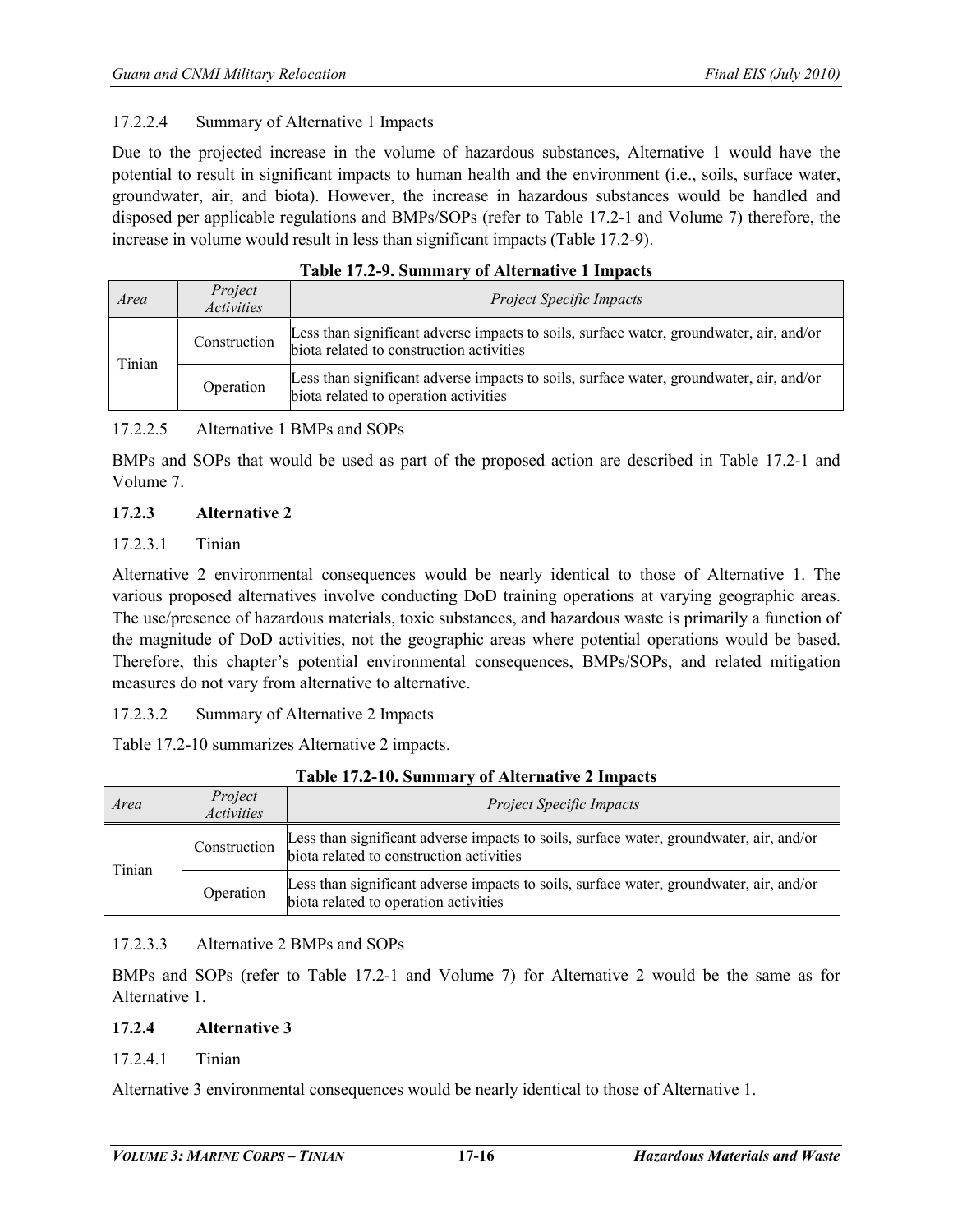## 17.2.4.2 Summary of Alternative 3 Impacts

Table 17.2-11 summarizes Alternative 3 impacts.

#### **Table 17.2-11. Summary of Alternative 3 Impacts**

| Area   | Project<br><i>Activities</i> | <b>Project Specific Impacts</b>                                                                                                     |  |  |
|--------|------------------------------|-------------------------------------------------------------------------------------------------------------------------------------|--|--|
| Tinian | Construction                 | Less than significant adverse impacts to soils, surface water, groundwater, air,<br>and/or biota related to construction activities |  |  |
|        | Operation                    | Less than significant adverse impacts to soils, surface water, groundwater, air,<br>and/or biota related to operation activities    |  |  |

#### 17.2.4.3 Alternative 3 BMPs and SOPs

The BMPs and SOPs (refer to 17.2-1 and Volume 7) that would be used for Alternative 3 would be the same as for Alternative 1.

#### **17.2.5 No-Action Alternative**

Under the no-action alternative, no new construction or new training activities associated with the Marine Corps relocation would occur, and the Marine Corps would not meet training needs and requirements in support of the proposed action. The purpose and need for training on Tinian as described in Chapter 1 would not be met. Therefore, implementation of the no-action alternative would retain existing conditions, and there would be no impacts associated with the proposed action and alternatives.

#### **17.2.6 Summary of Potential Impacts**

Table 17.2-12 summarizes the potential impacts of each action alternative and the no-action alternative. The resources potentially impacted by hazardous substances are soils, surface water, groundwater, air, and biota.

| Alternative 1 |                                                                                                                                                                                                    | <i>Alternative 2</i> |                                                          | Alternative 3 |                                                          | No-Action Alternative |            |
|---------------|----------------------------------------------------------------------------------------------------------------------------------------------------------------------------------------------------|----------------------|----------------------------------------------------------|---------------|----------------------------------------------------------|-----------------------|------------|
|               | Soils, Surface Water, Groundwater, Air, and/or Biota Impacts                                                                                                                                       |                      |                                                          |               |                                                          |                       |            |
| <b>LSI</b>    |                                                                                                                                                                                                    | LSI                  |                                                          | LSI           |                                                          | NI                    |            |
| ٠             | Less than significant<br>adverse impacts are<br>anticipated<br>As with all operations<br>using hazardous<br>substances, there is a<br>possibility for an<br>inadvertent leak, spill,<br>or release | ٠                    | The impacts would be<br>the same as for<br>Alternative 1 | $\bullet$     | The impacts would be<br>the same as for<br>Alternative 1 | ٠                     | No impacts |

| Table 17.2-12. Summary of Potential Impacts |  |
|---------------------------------------------|--|
|---------------------------------------------|--|

*Legend*:  $LSI = Less than significant impact; NI = No impact$ 

The potential environmental impacts related to the proposed military training activities on Tinian include increased transportation, handling, use, and disposal of hazardous materials and hazardous wastes. It is expected that the largest increases of hazardous materials would occur from the use of POL/fuels. Expected increases in hazardous waste include pesticides, herbicides, solvents, corrosive or toxic liquids, and aerosols. Toxic substances are not expected to contribute significantly to the expected waste increases. However, the increase in hazardous material and hazardous waste would be handled and